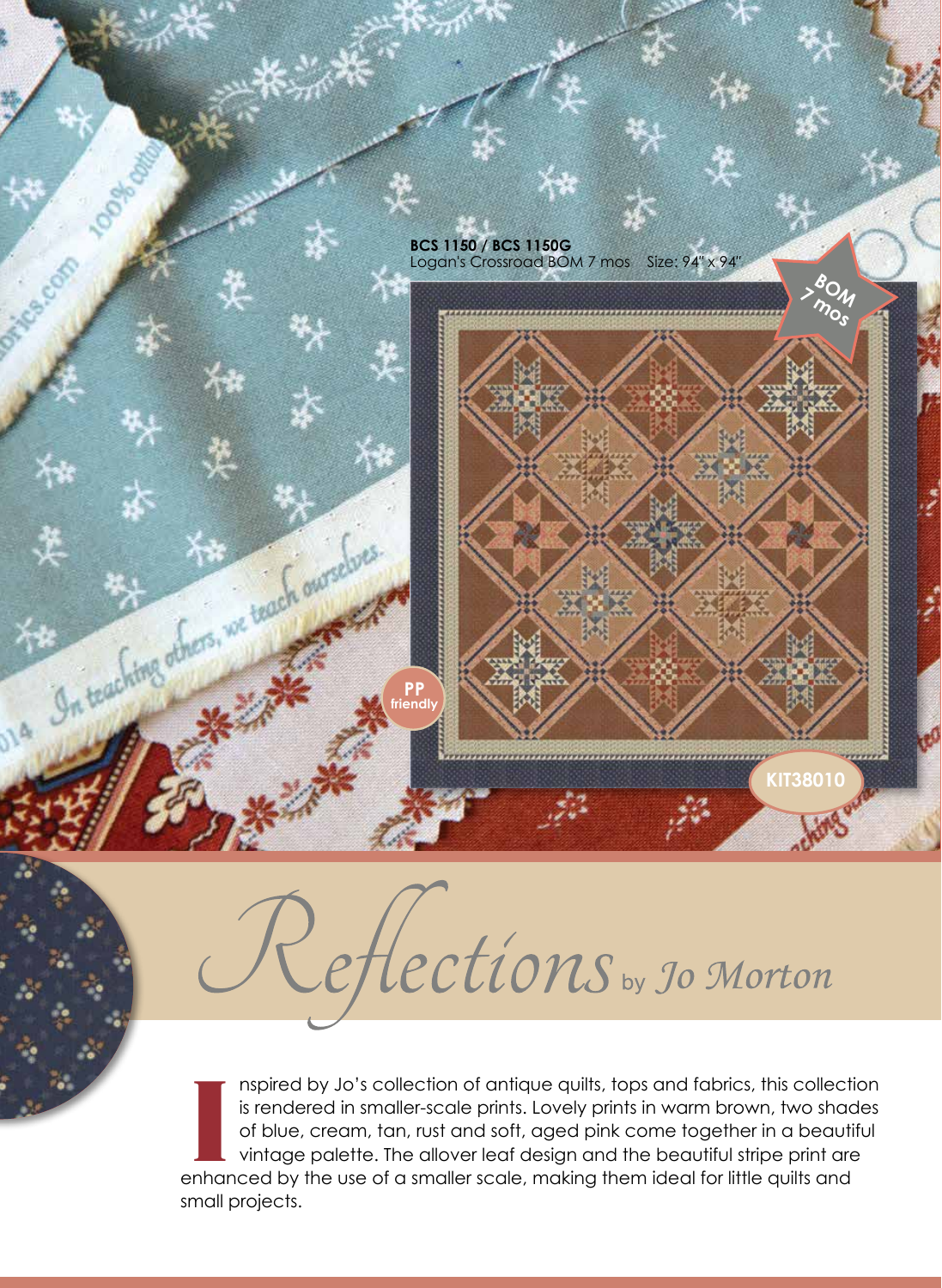## **RQC 135 / RQC 135G**  Comfort Zone Size: 60″ x 70″

THIS QUILT FROM

Coral Bells



January 2017 Delivery







38018 11



Pink

38016 11 \*





Rust Tan

38018 12





38010 12 \*

38013 12





38015 12 \*



**SEPTEMBER 2016** www.modafabrics.com

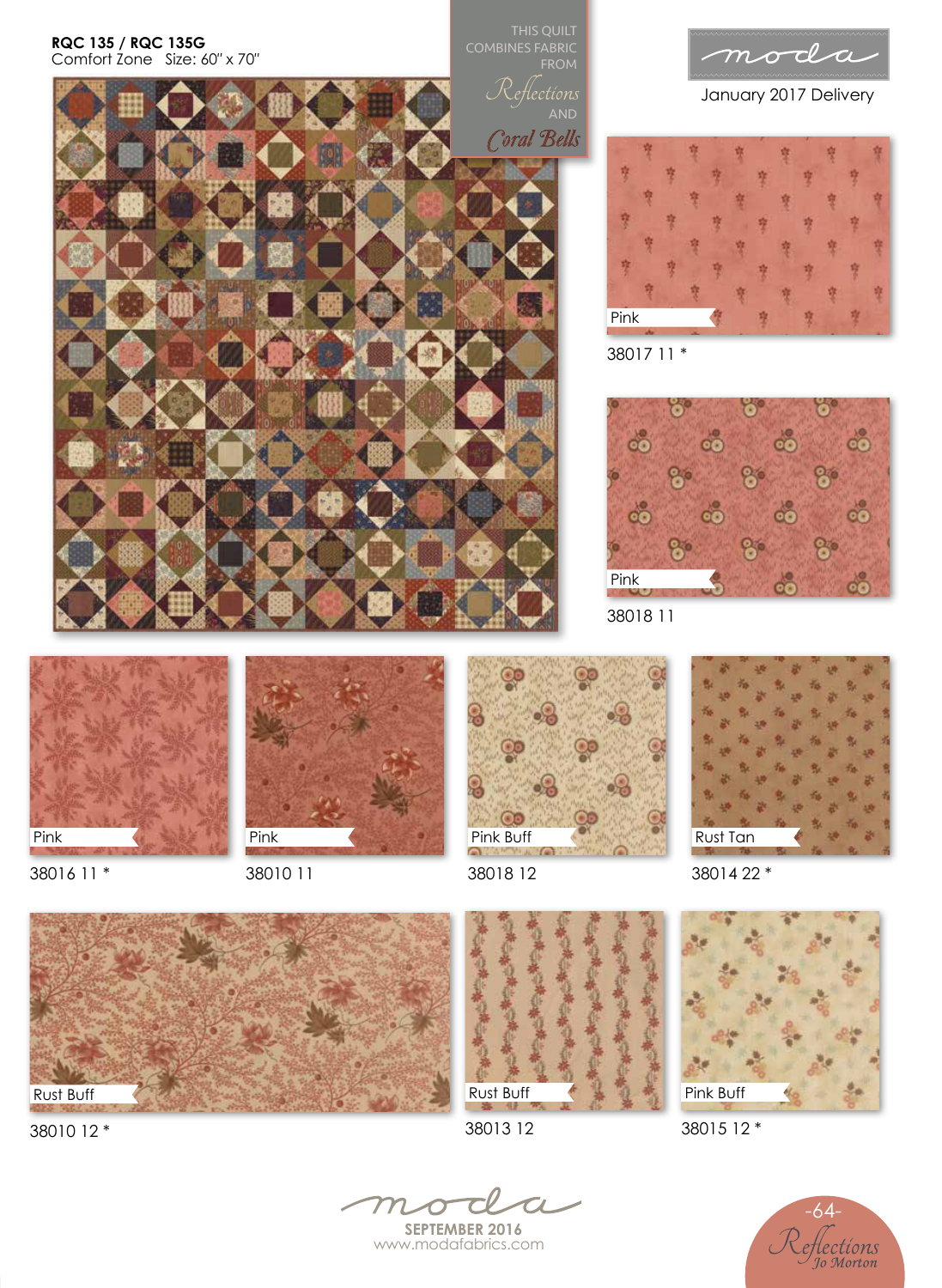





38017 18

38014 18 \*

38011 18 \*



Tan

38016 23

38012 12

ő å ۰o ୦ଯ ò ۰Ø ٥O ő Medium Brown 38018 13

38012 13 \*

Medium Brown



38014 14 \*



38015 14







38011 11



**SEPTEMBER 2016** www.modafabrics.com